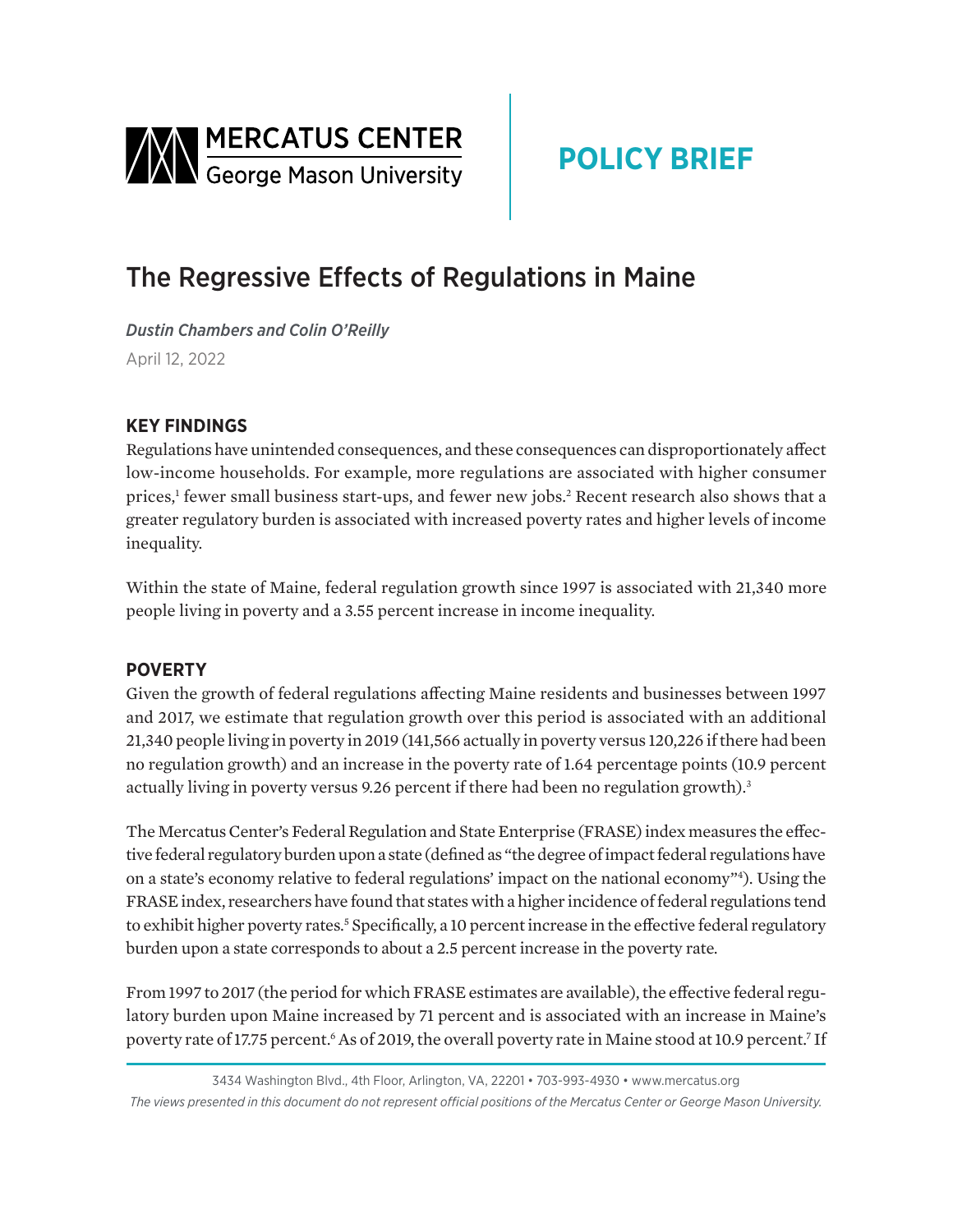<span id="page-1-0"></span>the increase in the regulatory burden had not occurred, our research suggests that the poverty rate could have been as low as 9.26 percent in 2019.<sup>8</sup> Though this may not seem like a large difference in relative terms, it would have amounted to *21,340 fewer people living in poverty in Maine in 2019*.

#### **INCOME INEQUALITY**

We estimate that the accumulation of federal regulation affecting Maine residents and businesses between 1997 and 2017 is associated with a 3.55 percent increase in income inequality.<sup>9</sup>

Using the FRASE index, researchers have found that states with a higher incidence of federal regulations also have higher levels of income inequality. Specifically, a 10 percent increase in the effective federal regulatory burden upon a state corresponds to an approximate 0.5 percent increase in the state's Gini coefficient (the most commonly used measure of income inequality).<sup>[10](#page-2-0)</sup>

In view of the link between rising poverty and federal regulations, the increase in income inequality in Maine is not surprising. From 1997 to 2017, the effective federal regulatory burden upon Maine increased by 71 percent,<sup>[11](#page-2-0)</sup> and that increase is associated with a 3.55 percent increase in *Maine's level of income inequality*. [12](#page-2-0) As of 2018, Maine was the 49th most unequal state in terms of income inequality  $(1 = \text{most inequality}, 50 = \text{least inequality})$ .<sup>[13](#page-2-0)</sup>

#### **ABOUT THE AUTHORS**

Dustin Chambers is a professor of economics in the Perdue School of Business at Salisbury University, a senior affiliated scholar at the Mercatus Center at George Mason University, and a policy adviser at the Heartland Institute. Chambers is an applied econometrician who has published widely on the topics of income inequality, poverty, and economic growth. His most recent research focuses on the regressive effects of government regulations, including their unintended impact on consumer prices, entrepreneurship, and social mobility vis-à-vis income inequality and poverty. He earned his MA in economics from UCLA and his PhD in economics from the University of California at Riverside.

Colin O'Reilly is an associate professor of economics in the Heider College of Business at Creighton University and a scholar at Creighton's Menard Family Institute for Economic Inquiry. Since receiving his PhD in economics from Suffolk University in 2014, he has published more than a dozen articles studying institutions and economic development in such peer-reviewed journals as *World Development*, *Economica*, and *Public Choice*. His current research studies the relationship between regulation, rent-seeking, and income inequality.